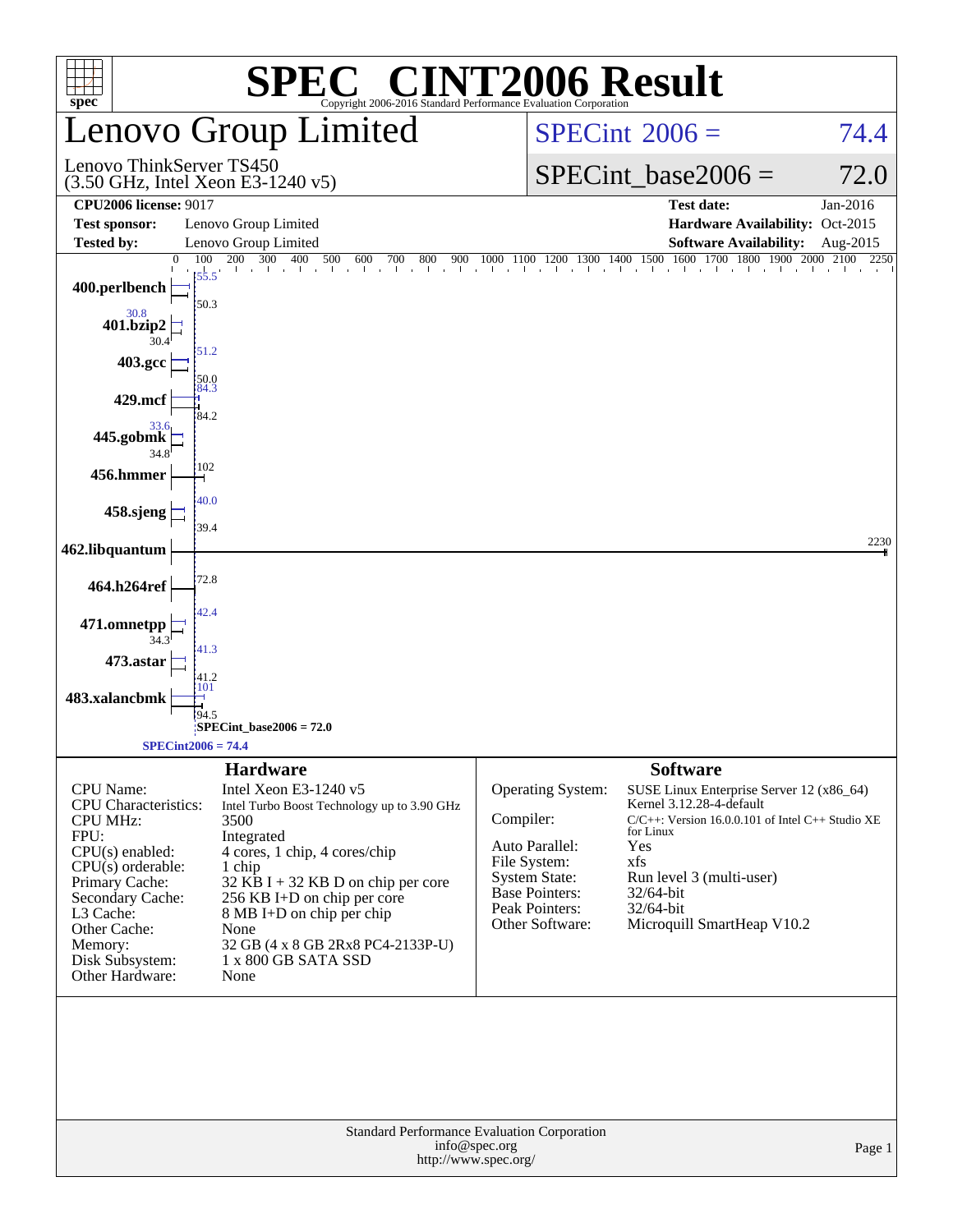

# enovo Group Limited

# $SPECint2006 = 74.4$  $SPECint2006 = 74.4$

Lenovo ThinkServer TS450

(3.50 GHz, Intel Xeon E3-1240 v5)

**[Test sponsor:](http://www.spec.org/auto/cpu2006/Docs/result-fields.html#Testsponsor)** Lenovo Group Limited **[Hardware Availability:](http://www.spec.org/auto/cpu2006/Docs/result-fields.html#HardwareAvailability)** Oct-2015

SPECint base2006 =  $72.0$ **[CPU2006 license:](http://www.spec.org/auto/cpu2006/Docs/result-fields.html#CPU2006license)** 9017 **[Test date:](http://www.spec.org/auto/cpu2006/Docs/result-fields.html#Testdate)** Jan-2016

**[Tested by:](http://www.spec.org/auto/cpu2006/Docs/result-fields.html#Testedby)** Lenovo Group Limited **[Software Availability:](http://www.spec.org/auto/cpu2006/Docs/result-fields.html#SoftwareAvailability)** Aug-2015

#### **[Results Table](http://www.spec.org/auto/cpu2006/Docs/result-fields.html#ResultsTable)**

|                                                                                                          | <b>Base</b>    |       |                |       |                |       | <b>Peak</b>    |              |                |              |                |              |
|----------------------------------------------------------------------------------------------------------|----------------|-------|----------------|-------|----------------|-------|----------------|--------------|----------------|--------------|----------------|--------------|
| <b>Benchmark</b>                                                                                         | <b>Seconds</b> | Ratio | <b>Seconds</b> | Ratio | <b>Seconds</b> | Ratio | <b>Seconds</b> | <b>Ratio</b> | <b>Seconds</b> | <b>Ratio</b> | <b>Seconds</b> | <b>Ratio</b> |
| $ 400$ .perlbench                                                                                        | 194            | 50.3  | 194            | 50.3  | 194            | 50.3  | 176            | 55.5         | 176            | 55.5         | 176            | 55.6         |
| 401.bzip2                                                                                                | 317            | 30.5  | 318            | 30.4  | 317            | 30.4  | 313            | 30.9         | <u>313</u>     | 30.8         | 313            | 30.8         |
| $403.\text{gcc}$                                                                                         | 161            | 50.0  | 161            | 50.0  | 161            | 50.0  | 158            | 51.1         | 157            | 51.2         | 157            | 51.3         |
| $429$ mcf                                                                                                | 109            | 83.9  | 107            | 85.5  | 108            | 84.2  | 108            | 84.6         | 109            | 83.6         | <b>108</b>     | 84.3         |
| $445$ .gobmk                                                                                             | 302            | 34.8  | 301            | 34.8  | 301            | 34.8  | 313            | 33.6         | 312            | 33.6         | 312            | 33.6         |
| $456.$ hmmer                                                                                             | 91.7           | 102   | 91.6           | 102   | 91.8           | 102   | 91.7           | 102          | 91.6           | 102          | 91.8           | 102          |
| $458$ .sjeng                                                                                             | 307            | 39.4  | 307            | 39.4  | 307            | 39.4  | 303            | 40.0         | 303            | 39.9         | 303            | 40.0         |
| 462.libquantum                                                                                           | 9.29           | 2230  | 9.32           | 2220  | 9.31           | 2230  | 9.29           | 2230         | 9.32           | 2220         | 9.31           | 2230         |
| 464.h264ref                                                                                              | 304            | 72.8  | 303            | 73.1  | 305            | 72.6  | 304            | 72.8         | 303            | 73.1         | 305            | 72.6         |
| 471.omnetpp                                                                                              | 183            | 34.2  | 182            | 34.3  | 181            | 34.6  | 147            | 42.4         | 147            | 42.4         | 147            | 42.4         |
| $473$ . astar                                                                                            | 170            | 41.2  | 171            | 41.1  | 169            | 41.6  | 170            | 41.3         | 170            | 41.4         | 170            | 41.3         |
| 483.xalancbmk                                                                                            | 72.4           | 95.3  | 73.0           | 94.5  | 73.5           | 93.8  | 68.8           | 100          | 68.6           | <b>101</b>   | 68.6           | 101          |
| Results appear in the order in which they were run. Bold underlined text indicates a median measurement. |                |       |                |       |                |       |                |              |                |              |                |              |

#### **[Submit Notes](http://www.spec.org/auto/cpu2006/Docs/result-fields.html#SubmitNotes)**

The config file option 'submit' was used.

### **[Operating System Notes](http://www.spec.org/auto/cpu2006/Docs/result-fields.html#OperatingSystemNotes)**

Stack size set to unlimited using "ulimit -s unlimited"

### **[Platform Notes](http://www.spec.org/auto/cpu2006/Docs/result-fields.html#PlatformNotes)**

BIOS Configuration: EIST Support set to Enabled Intel (R) Hyper-Threading set to Disabled C1E Support set to Enabled C State Support set to Enabled Turbo Mode set to Enable Sysinfo program /home/cpu2006-1.2-ic16.0/config/sysinfo.rev6914 \$Rev: 6914 \$ \$Date:: 2014-06-25 #\$ e3fbb8667b5a285932ceab81e28219e1 running on TS450-SLE12 Tue Jan 12 14:11:35 2016 This section contains SUT (System Under Test) info as seen by some common utilities. To remove or add to this section, see: <http://www.spec.org/cpu2006/Docs/config.html#sysinfo>

 From /proc/cpuinfo model name : Intel(R) Xeon(R) CPU E3-1240 v5 @ 3.50GHz 1 "physical id"s (chips) 4 "processors" cores, siblings (Caution: counting these is hw and system dependent. The Continued on next page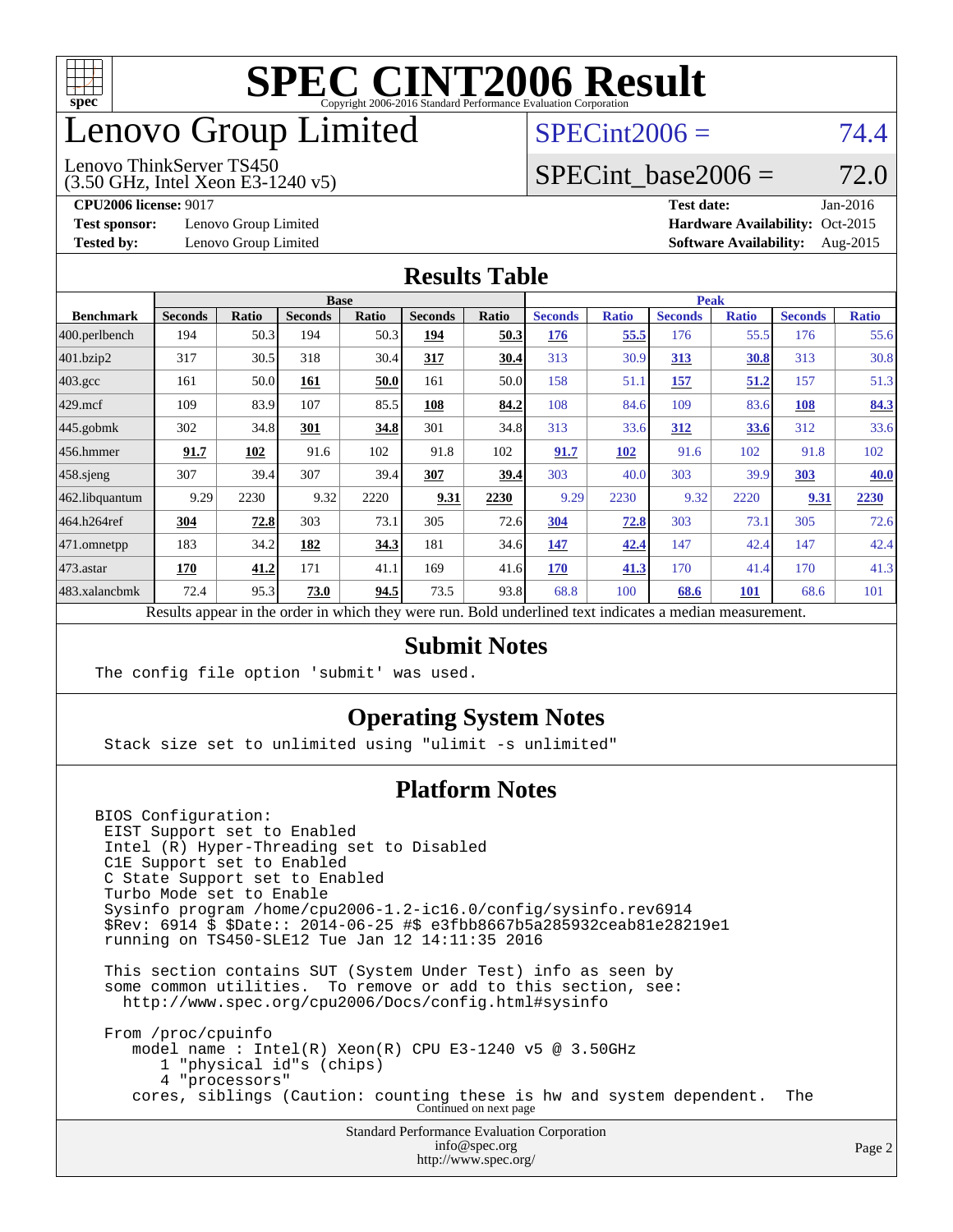

Lenovo Group Limited

 $SPECint2006 = 74.4$  $SPECint2006 = 74.4$ 

(3.50 GHz, Intel Xeon E3-1240 v5) Lenovo ThinkServer TS450

 $SPECTnt\_base2006 = 72.0$ 

**[Test sponsor:](http://www.spec.org/auto/cpu2006/Docs/result-fields.html#Testsponsor)** Lenovo Group Limited **[Hardware Availability:](http://www.spec.org/auto/cpu2006/Docs/result-fields.html#HardwareAvailability)** Oct-2015

**[CPU2006 license:](http://www.spec.org/auto/cpu2006/Docs/result-fields.html#CPU2006license)** 9017 **[Test date:](http://www.spec.org/auto/cpu2006/Docs/result-fields.html#Testdate)** Jan-2016 **[Tested by:](http://www.spec.org/auto/cpu2006/Docs/result-fields.html#Testedby)** Lenovo Group Limited **[Software Availability:](http://www.spec.org/auto/cpu2006/Docs/result-fields.html#SoftwareAvailability)** Aug-2015

### **[Platform Notes \(Continued\)](http://www.spec.org/auto/cpu2006/Docs/result-fields.html#PlatformNotes)**

| <b>Standard Performance Evaluation Corporation</b><br>info@spec.org                                                                                                                                                                                                                              |  |
|--------------------------------------------------------------------------------------------------------------------------------------------------------------------------------------------------------------------------------------------------------------------------------------------------|--|
|                                                                                                                                                                                                                                                                                                  |  |
| (End of data from sysinfo program)                                                                                                                                                                                                                                                               |  |
| 12/25/2015<br>BIOS LENOVO FWKT32A<br>Memory:<br>4x Samsung M378A1G43DB0-CPB 8 GB 2 rank 2133 MHz                                                                                                                                                                                                 |  |
| Warning: Use caution when you interpret this section. The 'dmidecode' program<br>reads system data which is "intended to allow hardware to be accurately<br>determined", but the intent may not be met, as there are frequent changes to<br>hardware, firmware, and the "DMTF SMBIOS" standard.  |  |
| SPEC is set to: /home/cpu2006-1.2-ic16.0<br>Type Size Used Avail Use% Mounted on<br>Filesystem<br>600G 7.6G 593G<br>/dev/sda3<br>xfs<br>$2\%$ /home<br>Additional information from dmidecode:                                                                                                    |  |
| run-level 3 Jan 11 17:36                                                                                                                                                                                                                                                                         |  |
| uname $-a$ :<br>Linux TS450-SLE12 3.12.28-4-default #1 SMP Thu Sep 25 17:02:34 UTC 2014<br>(9879bd4) x86_64 x86_64 x86_64 GNU/Linux                                                                                                                                                              |  |
| os-release:<br>NAME="SLES"<br>VERSION="12"<br>VERSION ID="12"<br>PRETTY_NAME="SUSE Linux Enterprise Server 12"<br>ID="sles"<br>$ANSI$ _COLOR=" $0:32$ "<br>CPE_NAME="cpe:/o:suse:sles:12"                                                                                                        |  |
| From /etc/*release* /etc/*version*<br>SuSE-release:<br>SUSE Linux Enterprise Server 12 (x86_64)<br>$VERSION = 12$<br>$PATCHLEVEL = 0$<br># This file is deprecated and will be removed in a future service pack or<br>release.<br># Please check /etc/os-release for details about this release. |  |
| From /proc/meminfo<br>MemTotal:<br>32933324 kB<br>HugePages_Total:<br>$\sim$ 0<br>Hugepagesize:<br>2048 kB                                                                                                                                                                                       |  |
| following excerpts from /proc/cpuinfo might not be reliable. Use with<br>caution.)<br>cpu cores $: 4$<br>sibling: 4<br>physical 0: cores 0 1 2 3<br>cache size : 8192 KB                                                                                                                         |  |

<http://www.spec.org/>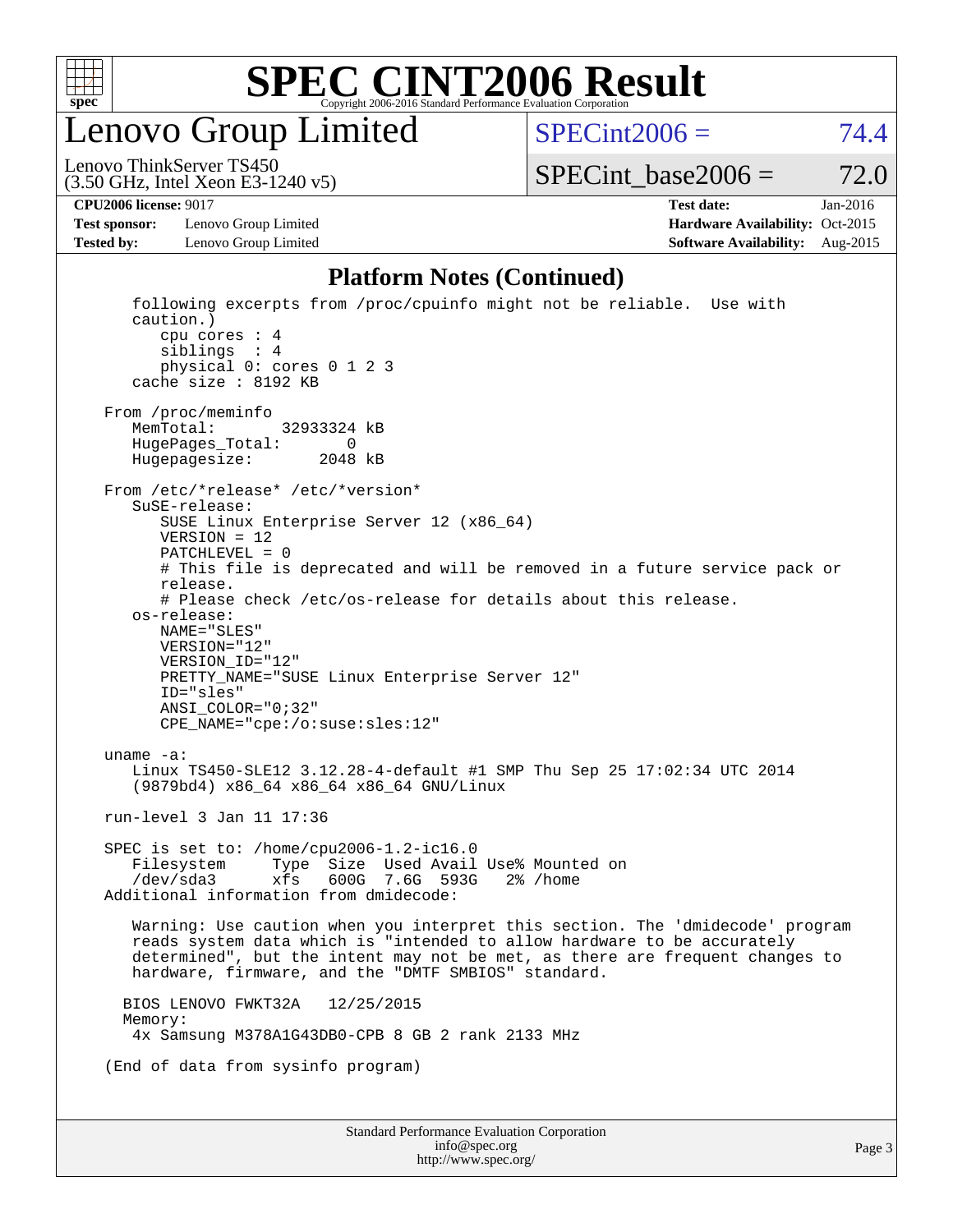

# enovo Group Limited

 $SPECint2006 = 74.4$  $SPECint2006 = 74.4$ 

(3.50 GHz, Intel Xeon E3-1240 v5) Lenovo ThinkServer TS450

SPECint base2006 =  $72.0$ 

**[Test sponsor:](http://www.spec.org/auto/cpu2006/Docs/result-fields.html#Testsponsor)** Lenovo Group Limited **[Hardware Availability:](http://www.spec.org/auto/cpu2006/Docs/result-fields.html#HardwareAvailability)** Oct-2015

**[CPU2006 license:](http://www.spec.org/auto/cpu2006/Docs/result-fields.html#CPU2006license)** 9017 **[Test date:](http://www.spec.org/auto/cpu2006/Docs/result-fields.html#Testdate)** Jan-2016 **[Tested by:](http://www.spec.org/auto/cpu2006/Docs/result-fields.html#Testedby)** Lenovo Group Limited **[Software Availability:](http://www.spec.org/auto/cpu2006/Docs/result-fields.html#SoftwareAvailability)** Aug-2015

#### **[General Notes](http://www.spec.org/auto/cpu2006/Docs/result-fields.html#GeneralNotes)**

Environment variables set by runspec before the start of the run:  $KMP$  AFFINITY = "granularity=fine, scatter" LD\_LIBRARY\_PATH = "/home/cpu2006-1.2-ic16.0/libs/32:/home/cpu2006-1.2-ic16.0/libs/64:/home/cpu2006-1.2-ic16.0/sh" OMP\_NUM\_THREADS = "4"

 Binaries compiled on a system with 1x Intel Core i5-4670K CPU + 32GB memory using RedHat EL 7.1 Transparent Huge Pages enabled with: echo always > /sys/kernel/mm/transparent\_hugepage/enabled

**[Base Compiler Invocation](http://www.spec.org/auto/cpu2006/Docs/result-fields.html#BaseCompilerInvocation)**

 $\frac{C \text{ benchmarks:}}{C \text{ C}}$ -m64

[C++ benchmarks:](http://www.spec.org/auto/cpu2006/Docs/result-fields.html#CXXbenchmarks) [icpc -m64](http://www.spec.org/cpu2006/results/res2016q1/cpu2006-20160125-38896.flags.html#user_CXXbase_intel_icpc_64bit_fc66a5337ce925472a5c54ad6a0de310)

### **[Base Portability Flags](http://www.spec.org/auto/cpu2006/Docs/result-fields.html#BasePortabilityFlags)**

 400.perlbench: [-DSPEC\\_CPU\\_LP64](http://www.spec.org/cpu2006/results/res2016q1/cpu2006-20160125-38896.flags.html#b400.perlbench_basePORTABILITY_DSPEC_CPU_LP64) [-DSPEC\\_CPU\\_LINUX\\_X64](http://www.spec.org/cpu2006/results/res2016q1/cpu2006-20160125-38896.flags.html#b400.perlbench_baseCPORTABILITY_DSPEC_CPU_LINUX_X64) 401.bzip2: [-DSPEC\\_CPU\\_LP64](http://www.spec.org/cpu2006/results/res2016q1/cpu2006-20160125-38896.flags.html#suite_basePORTABILITY401_bzip2_DSPEC_CPU_LP64) 403.gcc: [-DSPEC\\_CPU\\_LP64](http://www.spec.org/cpu2006/results/res2016q1/cpu2006-20160125-38896.flags.html#suite_basePORTABILITY403_gcc_DSPEC_CPU_LP64) 429.mcf: [-DSPEC\\_CPU\\_LP64](http://www.spec.org/cpu2006/results/res2016q1/cpu2006-20160125-38896.flags.html#suite_basePORTABILITY429_mcf_DSPEC_CPU_LP64) 445.gobmk: [-DSPEC\\_CPU\\_LP64](http://www.spec.org/cpu2006/results/res2016q1/cpu2006-20160125-38896.flags.html#suite_basePORTABILITY445_gobmk_DSPEC_CPU_LP64) 456.hmmer: [-DSPEC\\_CPU\\_LP64](http://www.spec.org/cpu2006/results/res2016q1/cpu2006-20160125-38896.flags.html#suite_basePORTABILITY456_hmmer_DSPEC_CPU_LP64) 458.sjeng: [-DSPEC\\_CPU\\_LP64](http://www.spec.org/cpu2006/results/res2016q1/cpu2006-20160125-38896.flags.html#suite_basePORTABILITY458_sjeng_DSPEC_CPU_LP64) 462.libquantum: [-DSPEC\\_CPU\\_LP64](http://www.spec.org/cpu2006/results/res2016q1/cpu2006-20160125-38896.flags.html#suite_basePORTABILITY462_libquantum_DSPEC_CPU_LP64) [-DSPEC\\_CPU\\_LINUX](http://www.spec.org/cpu2006/results/res2016q1/cpu2006-20160125-38896.flags.html#b462.libquantum_baseCPORTABILITY_DSPEC_CPU_LINUX) 464.h264ref: [-DSPEC\\_CPU\\_LP64](http://www.spec.org/cpu2006/results/res2016q1/cpu2006-20160125-38896.flags.html#suite_basePORTABILITY464_h264ref_DSPEC_CPU_LP64) 471.omnetpp: [-DSPEC\\_CPU\\_LP64](http://www.spec.org/cpu2006/results/res2016q1/cpu2006-20160125-38896.flags.html#suite_basePORTABILITY471_omnetpp_DSPEC_CPU_LP64) 473.astar: [-DSPEC\\_CPU\\_LP64](http://www.spec.org/cpu2006/results/res2016q1/cpu2006-20160125-38896.flags.html#suite_basePORTABILITY473_astar_DSPEC_CPU_LP64) 483.xalancbmk: [-DSPEC\\_CPU\\_LP64](http://www.spec.org/cpu2006/results/res2016q1/cpu2006-20160125-38896.flags.html#suite_basePORTABILITY483_xalancbmk_DSPEC_CPU_LP64) [-DSPEC\\_CPU\\_LINUX](http://www.spec.org/cpu2006/results/res2016q1/cpu2006-20160125-38896.flags.html#b483.xalancbmk_baseCXXPORTABILITY_DSPEC_CPU_LINUX)

# **[Base Optimization Flags](http://www.spec.org/auto/cpu2006/Docs/result-fields.html#BaseOptimizationFlags)**

[C benchmarks](http://www.spec.org/auto/cpu2006/Docs/result-fields.html#Cbenchmarks):

[-xCORE-AVX2](http://www.spec.org/cpu2006/results/res2016q1/cpu2006-20160125-38896.flags.html#user_CCbase_f-xAVX2_5f5fc0cbe2c9f62c816d3e45806c70d7) [-ipo](http://www.spec.org/cpu2006/results/res2016q1/cpu2006-20160125-38896.flags.html#user_CCbase_f-ipo) [-O3](http://www.spec.org/cpu2006/results/res2016q1/cpu2006-20160125-38896.flags.html#user_CCbase_f-O3) [-no-prec-div](http://www.spec.org/cpu2006/results/res2016q1/cpu2006-20160125-38896.flags.html#user_CCbase_f-no-prec-div) [-parallel](http://www.spec.org/cpu2006/results/res2016q1/cpu2006-20160125-38896.flags.html#user_CCbase_f-parallel) [-opt-prefetch](http://www.spec.org/cpu2006/results/res2016q1/cpu2006-20160125-38896.flags.html#user_CCbase_f-opt-prefetch) [-auto-p32](http://www.spec.org/cpu2006/results/res2016q1/cpu2006-20160125-38896.flags.html#user_CCbase_f-auto-p32)

[C++ benchmarks:](http://www.spec.org/auto/cpu2006/Docs/result-fields.html#CXXbenchmarks)

[-xCORE-AVX2](http://www.spec.org/cpu2006/results/res2016q1/cpu2006-20160125-38896.flags.html#user_CXXbase_f-xAVX2_5f5fc0cbe2c9f62c816d3e45806c70d7) [-ipo](http://www.spec.org/cpu2006/results/res2016q1/cpu2006-20160125-38896.flags.html#user_CXXbase_f-ipo) [-O3](http://www.spec.org/cpu2006/results/res2016q1/cpu2006-20160125-38896.flags.html#user_CXXbase_f-O3) [-no-prec-div](http://www.spec.org/cpu2006/results/res2016q1/cpu2006-20160125-38896.flags.html#user_CXXbase_f-no-prec-div) [-opt-prefetch](http://www.spec.org/cpu2006/results/res2016q1/cpu2006-20160125-38896.flags.html#user_CXXbase_f-opt-prefetch) [-auto-p32](http://www.spec.org/cpu2006/results/res2016q1/cpu2006-20160125-38896.flags.html#user_CXXbase_f-auto-p32) [-Wl,-z,muldefs](http://www.spec.org/cpu2006/results/res2016q1/cpu2006-20160125-38896.flags.html#user_CXXbase_link_force_multiple1_74079c344b956b9658436fd1b6dd3a8a) [-L/sh -lsmartheap64](http://www.spec.org/cpu2006/results/res2016q1/cpu2006-20160125-38896.flags.html#user_CXXbase_SmartHeap64_ed4ef857ce90951921efb0d91eb88472)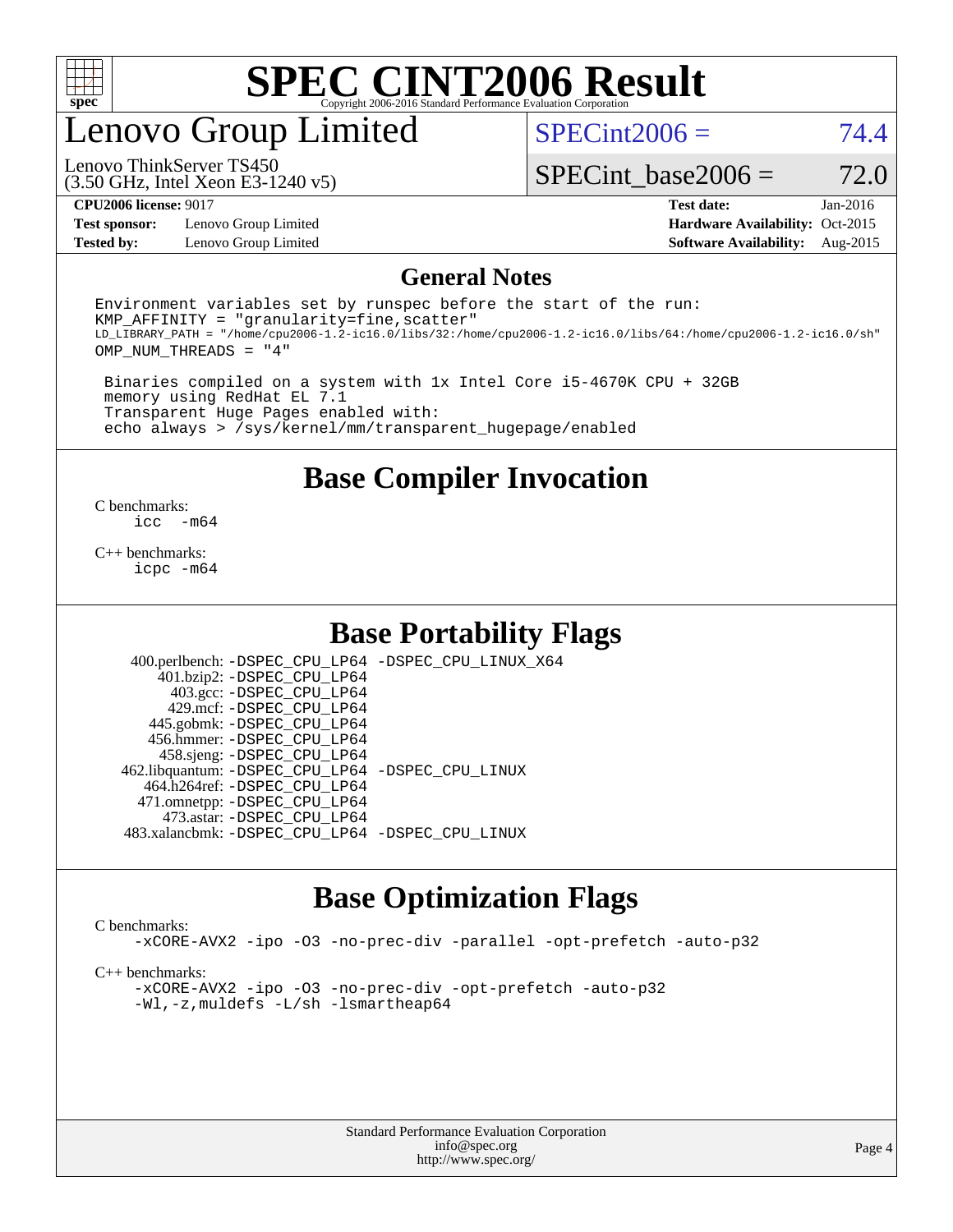

# enovo Group Limited

(3.50 GHz, Intel Xeon E3-1240 v5) Lenovo ThinkServer TS450

 $SPECint2006 = 74.4$  $SPECint2006 = 74.4$ 

SPECint base2006 =  $72.0$ 

**[Test sponsor:](http://www.spec.org/auto/cpu2006/Docs/result-fields.html#Testsponsor)** Lenovo Group Limited **[Hardware Availability:](http://www.spec.org/auto/cpu2006/Docs/result-fields.html#HardwareAvailability)** Oct-2015

**[CPU2006 license:](http://www.spec.org/auto/cpu2006/Docs/result-fields.html#CPU2006license)** 9017 **[Test date:](http://www.spec.org/auto/cpu2006/Docs/result-fields.html#Testdate)** Jan-2016 **[Tested by:](http://www.spec.org/auto/cpu2006/Docs/result-fields.html#Testedby)** Lenovo Group Limited **[Software Availability:](http://www.spec.org/auto/cpu2006/Docs/result-fields.html#SoftwareAvailability)** Aug-2015

# **[Base Other Flags](http://www.spec.org/auto/cpu2006/Docs/result-fields.html#BaseOtherFlags)**

[C benchmarks](http://www.spec.org/auto/cpu2006/Docs/result-fields.html#Cbenchmarks):

403.gcc: [-Dalloca=\\_alloca](http://www.spec.org/cpu2006/results/res2016q1/cpu2006-20160125-38896.flags.html#b403.gcc_baseEXTRA_CFLAGS_Dalloca_be3056838c12de2578596ca5467af7f3)

# **[Peak Compiler Invocation](http://www.spec.org/auto/cpu2006/Docs/result-fields.html#PeakCompilerInvocation)**

[C benchmarks \(except as noted below\)](http://www.spec.org/auto/cpu2006/Docs/result-fields.html#Cbenchmarksexceptasnotedbelow):

[icc -m64](http://www.spec.org/cpu2006/results/res2016q1/cpu2006-20160125-38896.flags.html#user_CCpeak_intel_icc_64bit_f346026e86af2a669e726fe758c88044)

400.perlbench: [icc -m32 -L/opt/intel/compilers\\_and\\_libraries\\_2016/linux/compiler/lib/ia32\\_lin](http://www.spec.org/cpu2006/results/res2016q1/cpu2006-20160125-38896.flags.html#user_peakCCLD400_perlbench_intel_icc_e10256ba5924b668798078a321b0cb3f)

445.gobmk: [icc -m32 -L/opt/intel/compilers\\_and\\_libraries\\_2016/linux/compiler/lib/ia32\\_lin](http://www.spec.org/cpu2006/results/res2016q1/cpu2006-20160125-38896.flags.html#user_peakCCLD445_gobmk_intel_icc_e10256ba5924b668798078a321b0cb3f)

[C++ benchmarks \(except as noted below\):](http://www.spec.org/auto/cpu2006/Docs/result-fields.html#CXXbenchmarksexceptasnotedbelow)

[icpc -m32 -L/opt/intel/compilers\\_and\\_libraries\\_2016/linux/compiler/lib/ia32\\_lin](http://www.spec.org/cpu2006/results/res2016q1/cpu2006-20160125-38896.flags.html#user_CXXpeak_intel_icpc_b4f50a394bdb4597aa5879c16bc3f5c5)

473.astar: [icpc -m64](http://www.spec.org/cpu2006/results/res2016q1/cpu2006-20160125-38896.flags.html#user_peakCXXLD473_astar_intel_icpc_64bit_fc66a5337ce925472a5c54ad6a0de310)

# **[Peak Portability Flags](http://www.spec.org/auto/cpu2006/Docs/result-fields.html#PeakPortabilityFlags)**

 400.perlbench: [-D\\_FILE\\_OFFSET\\_BITS=64](http://www.spec.org/cpu2006/results/res2016q1/cpu2006-20160125-38896.flags.html#user_peakPORTABILITY400_perlbench_file_offset_bits_64_438cf9856305ebd76870a2c6dc2689ab) [-DSPEC\\_CPU\\_LINUX\\_IA32](http://www.spec.org/cpu2006/results/res2016q1/cpu2006-20160125-38896.flags.html#b400.perlbench_peakCPORTABILITY_DSPEC_CPU_LINUX_IA32) 401.bzip2: [-DSPEC\\_CPU\\_LP64](http://www.spec.org/cpu2006/results/res2016q1/cpu2006-20160125-38896.flags.html#suite_peakPORTABILITY401_bzip2_DSPEC_CPU_LP64) 403.gcc: [-DSPEC\\_CPU\\_LP64](http://www.spec.org/cpu2006/results/res2016q1/cpu2006-20160125-38896.flags.html#suite_peakPORTABILITY403_gcc_DSPEC_CPU_LP64) 429.mcf: [-DSPEC\\_CPU\\_LP64](http://www.spec.org/cpu2006/results/res2016q1/cpu2006-20160125-38896.flags.html#suite_peakPORTABILITY429_mcf_DSPEC_CPU_LP64) 445.gobmk: [-D\\_FILE\\_OFFSET\\_BITS=64](http://www.spec.org/cpu2006/results/res2016q1/cpu2006-20160125-38896.flags.html#user_peakPORTABILITY445_gobmk_file_offset_bits_64_438cf9856305ebd76870a2c6dc2689ab) 456.hmmer: [-DSPEC\\_CPU\\_LP64](http://www.spec.org/cpu2006/results/res2016q1/cpu2006-20160125-38896.flags.html#suite_peakPORTABILITY456_hmmer_DSPEC_CPU_LP64) 458.sjeng: [-DSPEC\\_CPU\\_LP64](http://www.spec.org/cpu2006/results/res2016q1/cpu2006-20160125-38896.flags.html#suite_peakPORTABILITY458_sjeng_DSPEC_CPU_LP64) 462.libquantum: [-DSPEC\\_CPU\\_LP64](http://www.spec.org/cpu2006/results/res2016q1/cpu2006-20160125-38896.flags.html#suite_peakPORTABILITY462_libquantum_DSPEC_CPU_LP64) [-DSPEC\\_CPU\\_LINUX](http://www.spec.org/cpu2006/results/res2016q1/cpu2006-20160125-38896.flags.html#b462.libquantum_peakCPORTABILITY_DSPEC_CPU_LINUX) 464.h264ref: [-DSPEC\\_CPU\\_LP64](http://www.spec.org/cpu2006/results/res2016q1/cpu2006-20160125-38896.flags.html#suite_peakPORTABILITY464_h264ref_DSPEC_CPU_LP64) 471.omnetpp: [-D\\_FILE\\_OFFSET\\_BITS=64](http://www.spec.org/cpu2006/results/res2016q1/cpu2006-20160125-38896.flags.html#user_peakPORTABILITY471_omnetpp_file_offset_bits_64_438cf9856305ebd76870a2c6dc2689ab) 473.astar: [-DSPEC\\_CPU\\_LP64](http://www.spec.org/cpu2006/results/res2016q1/cpu2006-20160125-38896.flags.html#suite_peakPORTABILITY473_astar_DSPEC_CPU_LP64) 483.xalancbmk: [-D\\_FILE\\_OFFSET\\_BITS=64](http://www.spec.org/cpu2006/results/res2016q1/cpu2006-20160125-38896.flags.html#user_peakPORTABILITY483_xalancbmk_file_offset_bits_64_438cf9856305ebd76870a2c6dc2689ab) [-DSPEC\\_CPU\\_LINUX](http://www.spec.org/cpu2006/results/res2016q1/cpu2006-20160125-38896.flags.html#b483.xalancbmk_peakCXXPORTABILITY_DSPEC_CPU_LINUX)

# **[Peak Optimization Flags](http://www.spec.org/auto/cpu2006/Docs/result-fields.html#PeakOptimizationFlags)**

[C benchmarks](http://www.spec.org/auto/cpu2006/Docs/result-fields.html#Cbenchmarks):

 400.perlbench: [-xCORE-AVX2](http://www.spec.org/cpu2006/results/res2016q1/cpu2006-20160125-38896.flags.html#user_peakPASS2_CFLAGSPASS2_LDCFLAGS400_perlbench_f-xAVX2_5f5fc0cbe2c9f62c816d3e45806c70d7)(pass 2) [-prof-gen:threadsafe](http://www.spec.org/cpu2006/results/res2016q1/cpu2006-20160125-38896.flags.html#user_peakPASS1_CFLAGSPASS1_LDCFLAGS400_perlbench_prof_gen_21a26eb79f378b550acd7bec9fe4467a)(pass 1)  $-i\text{po}(pass 2) -\tilde{O}3(pass 2)$  [-no-prec-div](http://www.spec.org/cpu2006/results/res2016q1/cpu2006-20160125-38896.flags.html#user_peakPASS2_CFLAGSPASS2_LDCFLAGS400_perlbench_f-no-prec-div)(pass 2) [-par-num-threads=1](http://www.spec.org/cpu2006/results/res2016q1/cpu2006-20160125-38896.flags.html#user_peakPASS1_CFLAGSPASS1_LDCFLAGS400_perlbench_par_num_threads_786a6ff141b4e9e90432e998842df6c2)(pass 1) [-prof-use](http://www.spec.org/cpu2006/results/res2016q1/cpu2006-20160125-38896.flags.html#user_peakPASS2_CFLAGSPASS2_LDCFLAGS400_perlbench_prof_use_bccf7792157ff70d64e32fe3e1250b55)(pass 2) [-opt-prefetch](http://www.spec.org/cpu2006/results/res2016q1/cpu2006-20160125-38896.flags.html#user_peakCOPTIMIZE400_perlbench_f-opt-prefetch) [-ansi-alias](http://www.spec.org/cpu2006/results/res2016q1/cpu2006-20160125-38896.flags.html#user_peakCOPTIMIZE400_perlbench_f-ansi-alias)

 401.bzip2: [-xCORE-AVX2](http://www.spec.org/cpu2006/results/res2016q1/cpu2006-20160125-38896.flags.html#user_peakPASS2_CFLAGSPASS2_LDCFLAGS401_bzip2_f-xAVX2_5f5fc0cbe2c9f62c816d3e45806c70d7)(pass 2) [-prof-gen:threadsafe](http://www.spec.org/cpu2006/results/res2016q1/cpu2006-20160125-38896.flags.html#user_peakPASS1_CFLAGSPASS1_LDCFLAGS401_bzip2_prof_gen_21a26eb79f378b550acd7bec9fe4467a)(pass 1)  $-i\text{po}(\text{pass 2})$  - $\overline{O}3(\text{pass 2})$  [-no-prec-div](http://www.spec.org/cpu2006/results/res2016q1/cpu2006-20160125-38896.flags.html#user_peakCOPTIMIZEPASS2_CFLAGSPASS2_LDCFLAGS401_bzip2_f-no-prec-div) [-par-num-threads=1](http://www.spec.org/cpu2006/results/res2016q1/cpu2006-20160125-38896.flags.html#user_peakPASS1_CFLAGSPASS1_LDCFLAGS401_bzip2_par_num_threads_786a6ff141b4e9e90432e998842df6c2)(pass 1) [-prof-use](http://www.spec.org/cpu2006/results/res2016q1/cpu2006-20160125-38896.flags.html#user_peakPASS2_CFLAGSPASS2_LDCFLAGS401_bzip2_prof_use_bccf7792157ff70d64e32fe3e1250b55)(pass 2) [-auto-ilp32](http://www.spec.org/cpu2006/results/res2016q1/cpu2006-20160125-38896.flags.html#user_peakCOPTIMIZE401_bzip2_f-auto-ilp32)

Continued on next page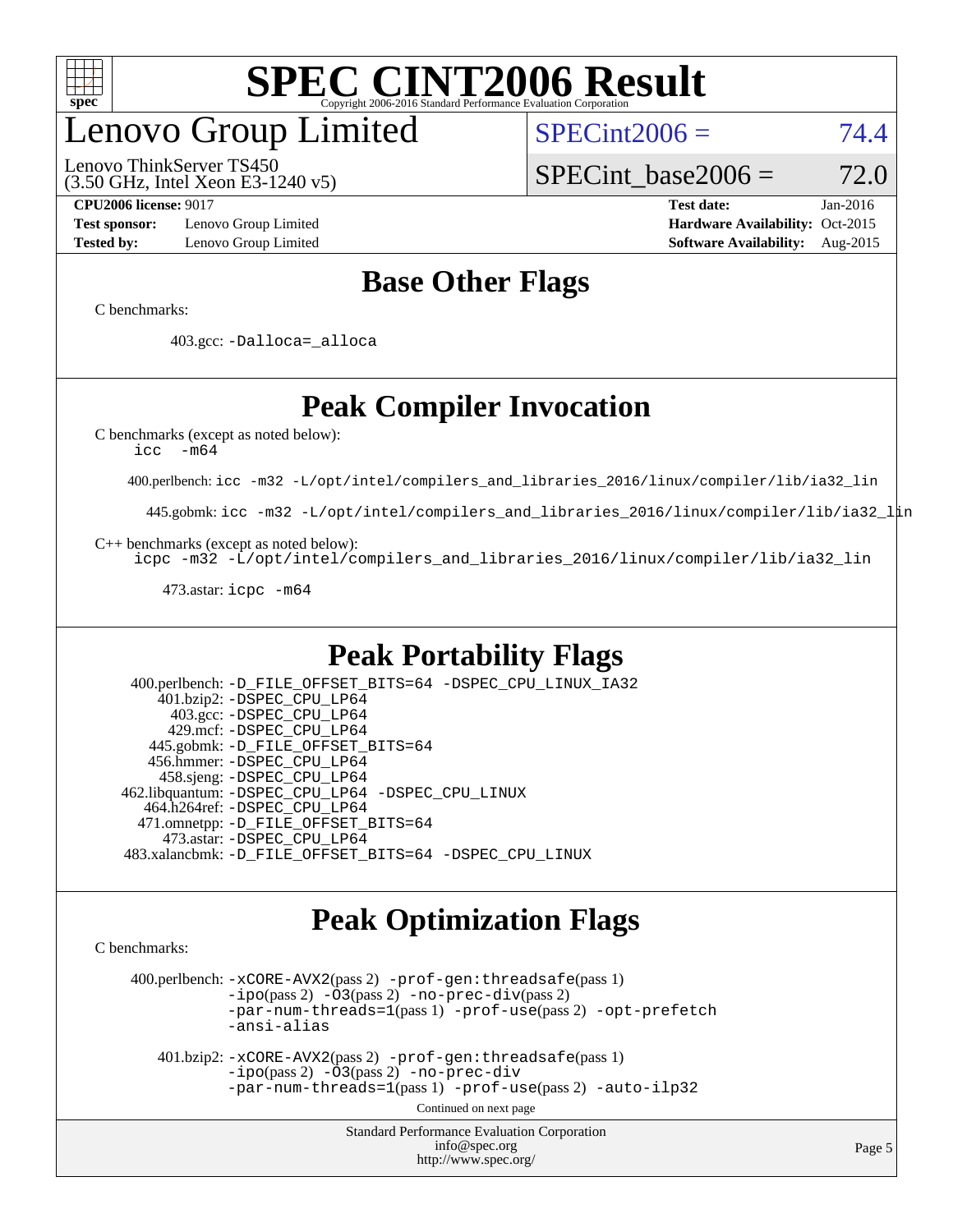

enovo Group Limited

 $SPECint2006 = 74.4$  $SPECint2006 = 74.4$ 

(3.50 GHz, Intel Xeon E3-1240 v5) Lenovo ThinkServer TS450

SPECint base2006 =  $72.0$ 

**[Test sponsor:](http://www.spec.org/auto/cpu2006/Docs/result-fields.html#Testsponsor)** Lenovo Group Limited **[Hardware Availability:](http://www.spec.org/auto/cpu2006/Docs/result-fields.html#HardwareAvailability)** Oct-2015 **[Tested by:](http://www.spec.org/auto/cpu2006/Docs/result-fields.html#Testedby)** Lenovo Group Limited **[Software Availability:](http://www.spec.org/auto/cpu2006/Docs/result-fields.html#SoftwareAvailability)** Aug-2015

**[CPU2006 license:](http://www.spec.org/auto/cpu2006/Docs/result-fields.html#CPU2006license)** 9017 **[Test date:](http://www.spec.org/auto/cpu2006/Docs/result-fields.html#Testdate)** Jan-2016

# **[Peak Optimization Flags \(Continued\)](http://www.spec.org/auto/cpu2006/Docs/result-fields.html#PeakOptimizationFlags)**

```
 401.bzip2 (continued):
                -opt-prefetch -ansi-alias
          403.gcc: -xCORE-AVX2 -ipo -O3 -no-prec-div -inline-calloc
                -opt-malloc-options=3 -auto-ilp32
         429.mcf: -xCORE-AVX2 -ipo -O3 -no-prec-div -parallel
                -opt-prefetch -auto-p32
       445.gobmk: -xCORE-AVX2(pass 2) -prof-gen:threadsafe(pass 1)
                -prof-use(pass 2) -par-num-threads=1(pass 1) -ansi-alias
       456.hmmer: basepeak = yes
        458.sjeng: -xCORE-AVX2(pass 2) -prof-gen:threadsafe(pass 1)
                -i\text{po}(pass 2) -\tilde{O}3(pass 2)-no-prec-div(pass 2)
                -par-num-threads=1(pass 1) -prof-use(pass 2) -unroll4
   462.libquantum: basepeak = yes
     464.h264ref: basepeak = yes
C++ benchmarks: 
      471.omnetpp: -xCORE-AVX2(pass 2) -prof-gen:threadsafe(pass 1)
                -i\text{po}(pass 2) -\overline{O}3(pass 2) -no-\overline{prec}\-div(pass 2)-par-num-threads=1(pass 1) -prof-use(pass 2)
                -opt-ra-region-strategy=block -ansi-alias
                -Wl,-z,muldefs -L/sh -lsmartheap
         473.astar: -xCORE-AVX2 -ipo -O3 -no-prec-div -opt-prefetch
                -auto-p32 -Wl,-z,muldefs -L/sh -lsmartheap64
    483.xalancbmk: -xCORE-AVX2 -ipo -O3 -no-prec-div -opt-prefetch
                -ansi-alias -Wl,-z,muldefs -L/sh -lsmartheap
```
# **[Peak Other Flags](http://www.spec.org/auto/cpu2006/Docs/result-fields.html#PeakOtherFlags)**

[C benchmarks](http://www.spec.org/auto/cpu2006/Docs/result-fields.html#Cbenchmarks):

403.gcc: [-Dalloca=\\_alloca](http://www.spec.org/cpu2006/results/res2016q1/cpu2006-20160125-38896.flags.html#b403.gcc_peakEXTRA_CFLAGS_Dalloca_be3056838c12de2578596ca5467af7f3)

```
The flags files that were used to format this result can be browsed at
http://www.spec.org/cpu2006/flags/Intel-ic16.0-official-linux64.html
http://www.spec.org/cpu2006/flags/Default-Platform-Flags.html
```